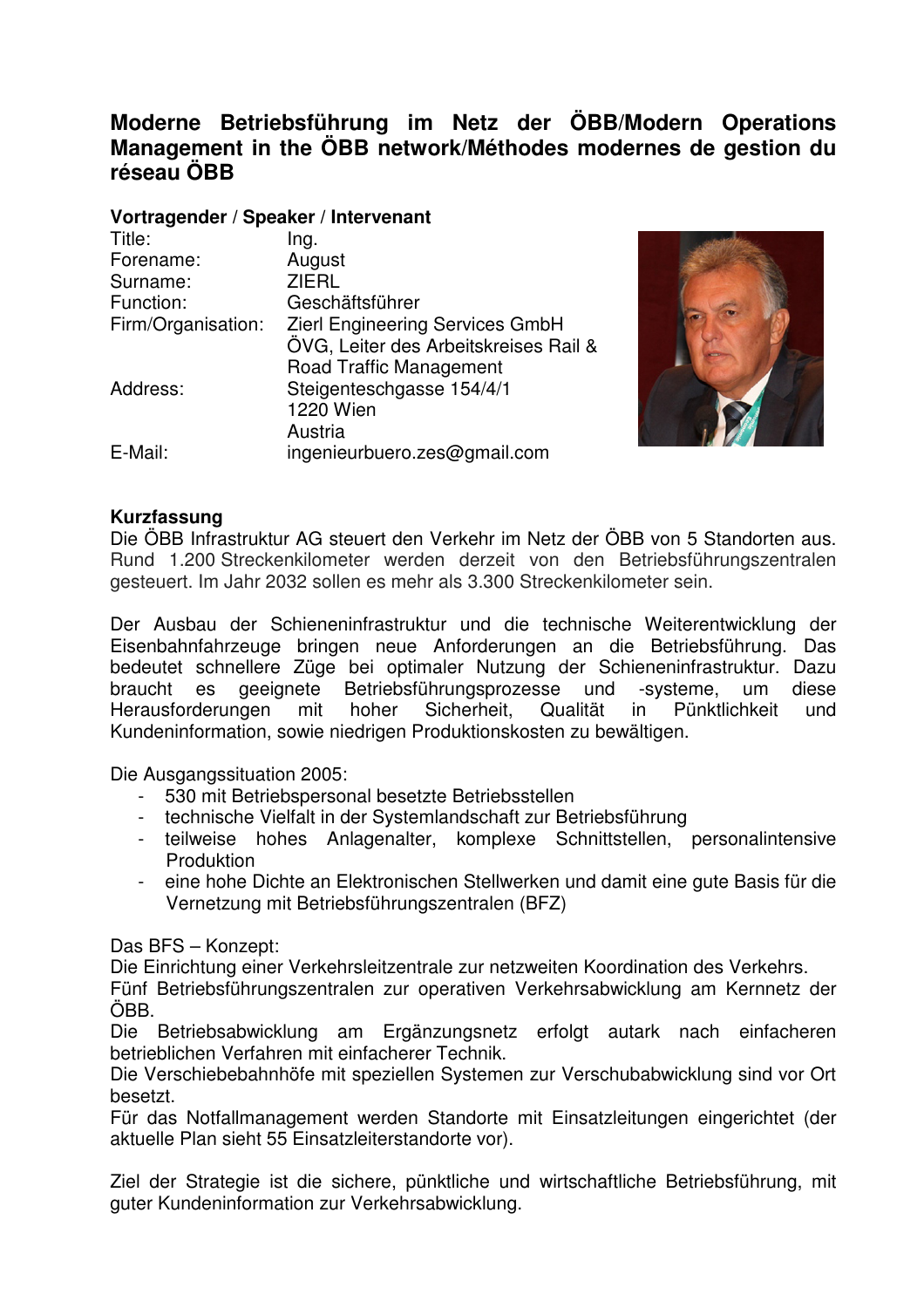Die Umsetzung der Betriebsführungsstrategie berücksichtigt die fortschreitende Digitalisierung. Speziell in der Kundeninformation bei Abweichungen und Störfällen steht man neuen Erwartungshaltungen der Kunden gegenüber, im Wissen, welche Möglichkeiten die Digitalisierung in der Kommunikation bietet.

Für die Mitarbeiter bedeutet die neue Form der Betriebsführung moderne, attraktive und zukunftssichere Arbeitsplätze mit neuen Berufsbildern und moderner Aus- und Weiterbildung.

Das einheitliche europäische Zugbeeinflussungssystem ETCS (**E**uropean **T**rain **C**ontrol **S**ystem) ist Bestandteil eines modernen Bahnsystems. Der Ausbau soll Hand in Hand mit der Implementierung des Konzepts der Betriebsführungszentralen gehen. Die Ausrüstung mit GSM-R als Grundvoraussetzung ist bereits in einem ausreichend hohen Ausmaß gegeben. Der Ausrüstungsstand der Fahrzeuge der betreffenden EVU wird laufend erweitert und entsprechende Einsatzplanungen konzentrieren Fahrzeuge mit ETCS-Ausrüstung auf diese Streckenbereiche.

Mit der Inbetriebnahme der ersten ETCS Level2-Strecken Wien-St.Pölten und Unterinntal im Dezember 2012 begann in Österreich eine neue Ära im Eisenbahnverkehr.

## **Abstract**

The Austrian Federal Railways' (ÖBB) infrastructure is managed by ÖBB Infrastruktur AG, which controls traffic within the ÖBB network from five locations. Roughly 1,200 line kilometres are currently managed by these operation management centres (OMCs).

By 2032, more than 3,300 line kilometres will have to be covered by operation management.

Extension and upgrading of rail infrastructure and technical progress in railway vehicles result in new demands on operation management: trains running at higher speeds need to be managed under optimal use of rail infrastructure.

Consequently, suitable processes and systems for managing operations are needed so as to meet these challenges, while ensuring high safety, top-quality service in terms of punctuality and customer information as well as low route setting costs.

The initial situation in 2005:

- 530 manned operating locations
- Technical diversity in the systems used for managing operations
- Some very old assets, complex interfaces, labour-intensive dispatching
- Very dense network of electronic signal boxes providing a good basis for link-up to operation management centres.

Operation management system for remotely controlled lines – the BFS concept:

Establishment of a network management centre to coordinate traffic throughout the entire rail network.

Five operation management centres for operational traffic management within the ÖBB's core network.

Operation of the supplementary network is managed independently using simpler operating and technical processes.

Shunting yards with their special systems for managing shunting operations are manned locally.

Special locations with emergency managers will be established for emergency management (as of now 55 such emergency management locations are planned).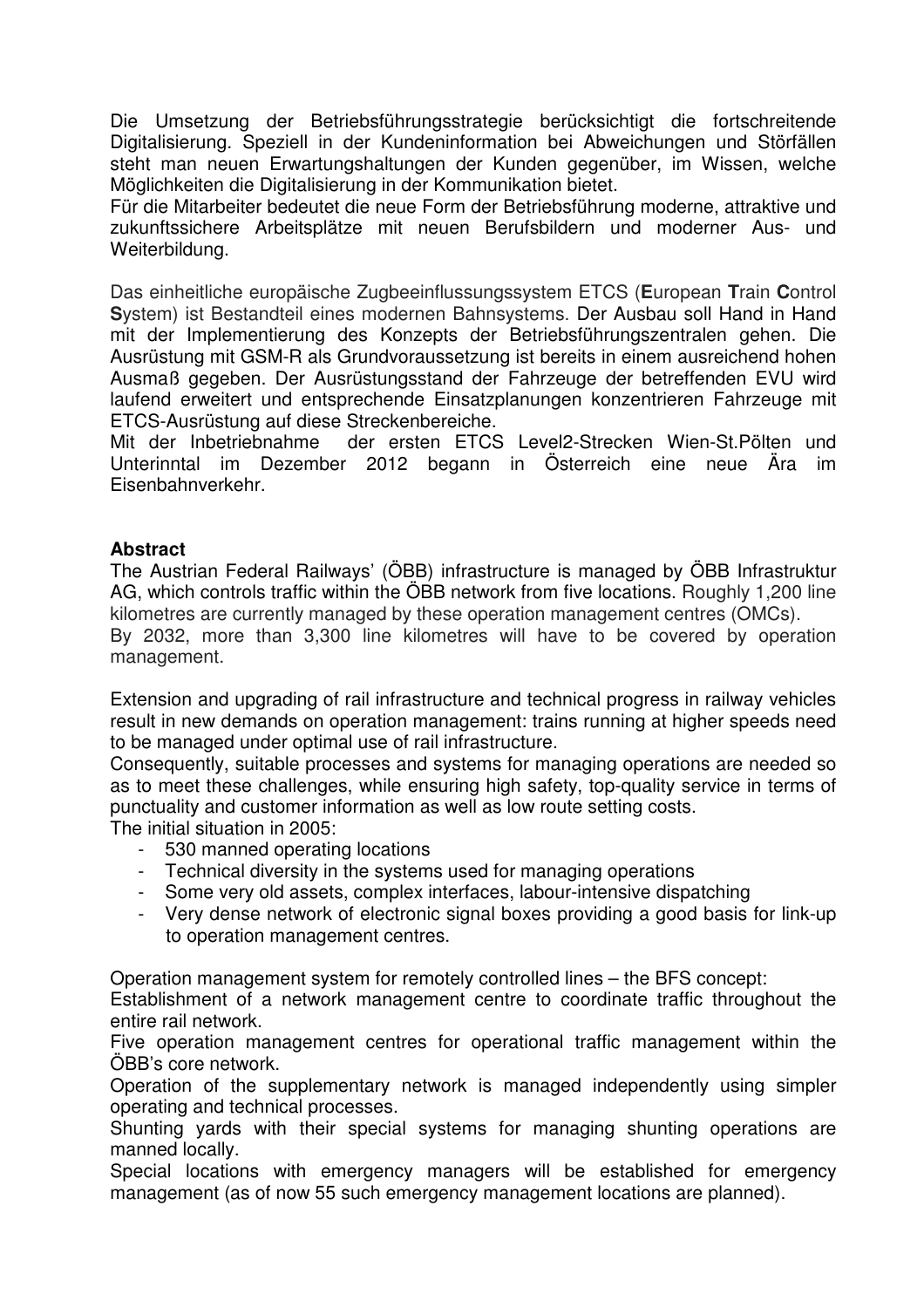This strategy aims to ensure safe, punctual and economic operation management including good customer information on traffic management issues.

Implementation of this operation management strategy will take due account of progressing digitisation. Information on incidents and deviations from normal operation has to meet greater customer expectations as to the possibilities offered by digital communication systems.

For employees this new form of operation management means modern, attractive and sustainable jobs with new professional profiles and up-to-date as well as continued training.

The uniform **E**uropean **T**rain **C**ontrol **S**ystem ETCS forms an integral part of any modern railway system. Upgrading is to go hand in hand with the implementation of train service operations management based on the OMC concept. The network is already well equipped with GSM-R, thus meeting one of the prerequisites for this concept. The railway undertakings concerned are upgrading their equipment on a continual basis and are focussing the deployment of ETCS-equipped vehicles to these line sections.

The opening of the first ETCS Level 2 lines Vienna - St. Pölten and Lower Inn Valley in December 2012 heralded a new era in rail transport in Austria.

## **Résumé**

A partir de 5 sites différents, ÖBB Infrastruktur AG assure la gestion du trafic sur le réseau ÖBB. Actuellement près de 1200 kilomètres de lignes sont contrôlés par les centres de gestion du réseau.

Il est prévu qu'en 2032 ce chiffre passe à 3300 kilomètres de lignes.

L'extension de l'infrastructure des rails et le développement technique du matériel roulant posent de nouveaux défis aux gestionnaires. Les trains seront plus rapides grâce à l'utilisation optimisée de l'infrastructure ferroviaire. Or cela exige des processus et systèmes appropriés de gestion du réseau, afin de pouvoir répondre à ces défis par un degré élevé de sécurité, de qualité réalisée par la ponctualité et l'information des clients, en présence de coûts de production bas.

La situation initiale en 2005 :

- 530 postes occupés par du personnel d'exploitation
- Diversité technique des systèmes de gestion
- Installations souvent assez âgées, interfaces complexes, production exigeante en main d'œuvre
- Densité élevée de postes d'aiguillage électroniques qui fournit une base positive pour la mise en réseau avec les centres de gestion du réseau.

Le concept des centres de gestion du réseau :

- Mise en place d'un centre de gestion du trafic pour coordonner le trafic sur l'ensemble du réseau
- Cinq centres de gestion du réseau pour la gestion opérationnelle du trafic sur le réseau ÖBB principal
- La gestion du réseau complémentaire est exécutée en autonomie par des processus opérationnels et des techniques plus simples
- Les gares de triage dotées de systèmes spécialisés de manœuvre sont gardées